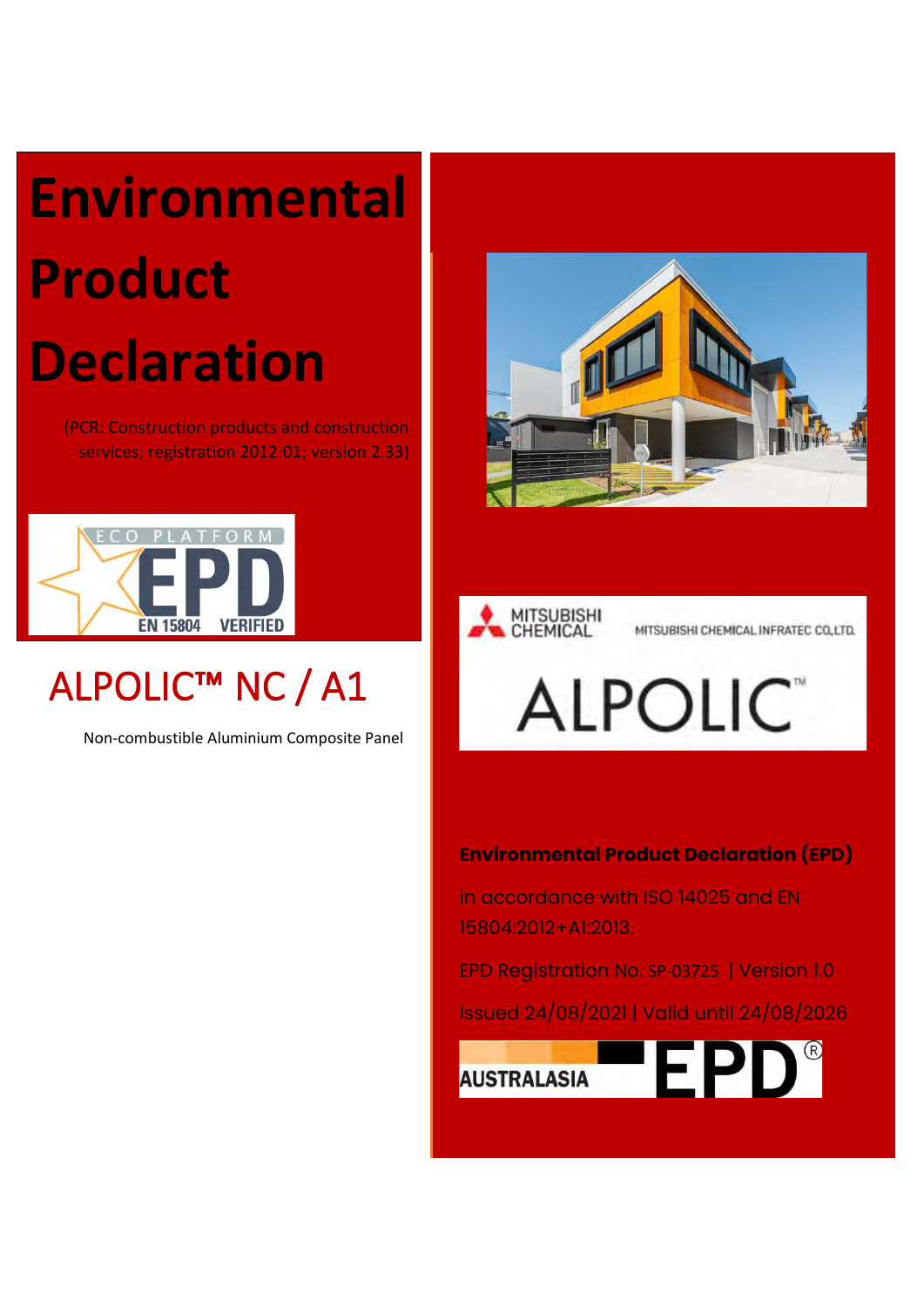## **Company Information**

Product-related or management system-related certifications:

ISO 9001 – Quality management systems.

ISO 14001 – Environmental Management Systems.

AS 1530.1/1530.3, EN13501-1 (ISO1182), BS476-4 Fire Test.

Name and location of production site: Mitsubishi Chemical Infratec Co., Ltd., Japan.

Local address: Network Architectural. 71-75 Marigold Street, Revesby, NSW, 2212, Australia.

Tel. – (02)8316-5000.

www.networkarchitectural.com.au

## **ALPOLIC™ NC / ALPOLIC™ A1**

ALPOLIC™NC / ALPOLIC™ A1 is an aluminium composite material (ACM) with a non-combustible core, suitable for exterior or interior claddings, soffit linings, and roof covering in new buildings and retrofit applications wherever a non-combustible material is required. The ALPOLIC™ NC / ALPOLIC™ A1 product is manufactured by Mitsubishi Chemical Infratec Co., Ltd. and is furnished by approved distributors and authorised dealers. Network Architectural is the distributor for ALPOLIC™ NC in Australia. ALPOLIC™ A1 is another name for ALPOLIC™ NC.

United Nations Central Product Classification (UN CPC) code: 314/415/3814 (EPD International, 2020).

Geographical scope: Final product produced in Japan and sold by Network Architectural in the Australian market.

## Composition of ALPOLIC" NC



Functional unit / declared unit: 1 m<sup>2</sup> of ALPOLIC™NC / ALPOLIC™ A1. Scope: Cradle to gate with options. Reference service life: 20 years<sup>1</sup>.

<sup>1</sup> The reference service life is taken with respect to the warranty provided by Mitsubishi Chemical Infratec Co., Ltd. ALPOLIC™NC / ALPOLIC™ A1 is still used in structures older than 30 years.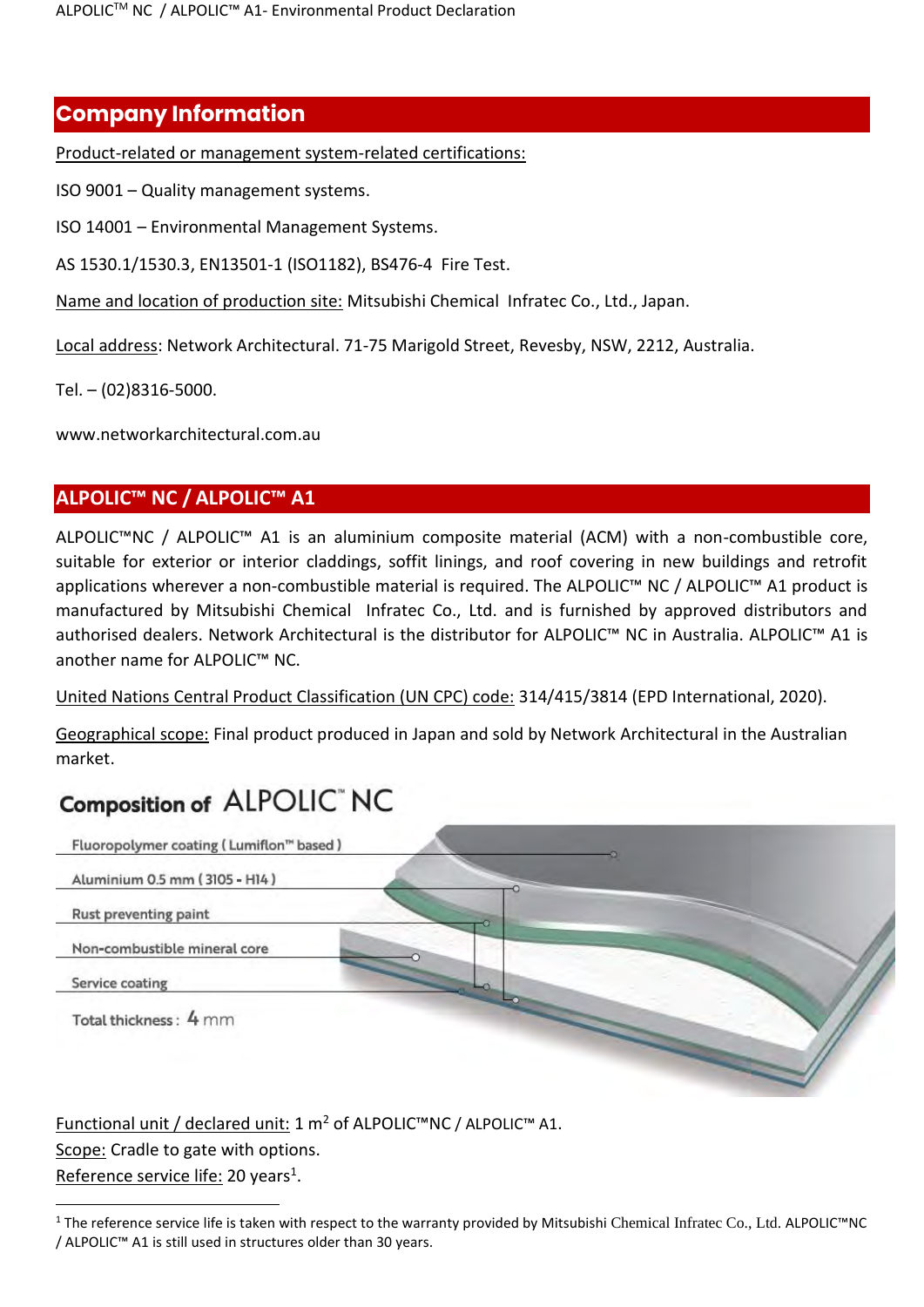Databases and LCA software used: AusLCI 2.2, Ecoinvent 3.6, Industry Data 2.0 databases; USLCI, SimaPro 9.1.0.11 software.

Data collection period: Data collected from January 2021-April 2021 as per annual manufacturing data of 2020-2021.

An Environmental Product Declaration, or EPD, is a standardised and verified way of quantifying the environmental impacts of a product that is based on a consistent set of rules known as Product Category Rules (PCR). EPDs within the same product category from different programs may not be comparable. This EPD is for a specific construction product and follows the Construction products and construction services; registration 2012:01; version 2.33.

Please note that EPDs of construction products may not be comparable if they do not comply with EN 15804. The EPD owner has the sole ownership, liability, and responsibility for the EPD.

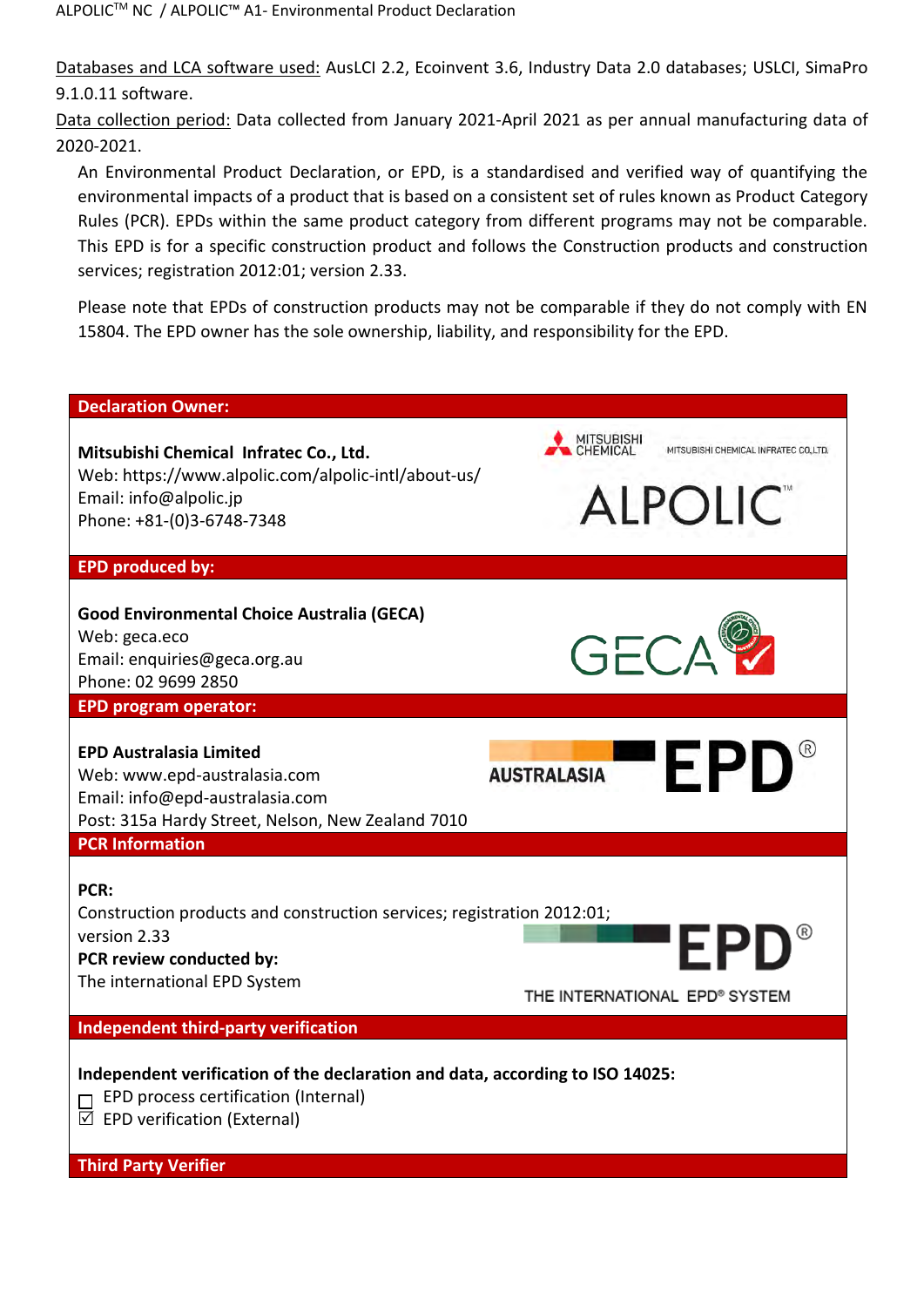Jonas Bengtsson, Edge Environment, L5, 39 East Esplanade, Manly NSW 2095 Australia.

#### **Procedure Follow-up**

Procedure for follow-up of data during EPD validity involves third party verifier:  $\boxtimes$  Yes  $\Box$  No

#### **Product Information**

ALPOLIC™ NC / ALPOLIC™ A1 is composed of a non-combustible core sandwiched between two skins of 0.5mm thick aluminium alloy (3105-H14). The surface is finished with a high-performance Lumiflon-based fluoropolymer coating as standard. ALPOLIC™ NC / ALPOLIC™ A1 is available in finishes of Solid Colours, Metallic Colours, Sparkling Colours, Prismatic Colours, and Patterns. In these finishes, Lumiflon-based fluoropolymer paints are applied in the manufacturer's continuous coil coating lines. For the LCA study, a metallic-based colour by Lumiflon is selected. The backside facing the structural wall or steel after the installation as a cladding panel has a polyester-based coating or a service coating as corrosion protection. The surface ALPOLIC™ NC / ALPOLIC™ A1 is also protected with a co-extruded white and black coloured removable and self-adhesive film. The product is made of 50% recycled aluminium and all aluminium can be recycled at the end of the product's life.

The properties of ALPOLIC™ NC / ALPOLIC™ A1 are listed below,

| <b>Physical Properties</b>        |                |      |  |  |  |  |
|-----------------------------------|----------------|------|--|--|--|--|
| <b>Item</b>                       | Unit           |      |  |  |  |  |
| Panel weight                      | kg/m2          | 8.6  |  |  |  |  |
| Thermal expansion (ASTM D696)     | $×10-6$ / $°C$ | 20.6 |  |  |  |  |
| Thermal conductivity (ISO 8990)   | W/m.K          | 0.4  |  |  |  |  |
| Deflection temperature (ISO 75-2) | °C             | 115  |  |  |  |  |
| <b>Mechanical Properties</b>      |                |      |  |  |  |  |
| Tensile strength (ASTM E8)        | MPa or N/mm2   | 48.2 |  |  |  |  |
| 0.2% proof stress (ASTM E8)       | MPa or N/mm2   | 46.5 |  |  |  |  |
| Elongation (ASTM E8)              | %              | 2.7  |  |  |  |  |
| Flexural elasticity (ASTM D7250)  | GPa or kN/mm2  | 45.6 |  |  |  |  |

*Table 1 Properties of ALPOLIC™ NC / ALPOLIC™ A1*

#### **Background Data**

The overall temporal scope for background data is less than 10 years. The temporal scope for AUSLCI V1.36, a shadow database of modified ecoinvent 2.2 processes is March 2021. For ecoinvent 3.6 the temporal scope is September 2019. The USLCI 2015 dataset has the temporal scope of 2015 (SimaPro , 2019).

For geographical scope, background datasets and activities within Australia are taken from AUSLCI and are Australian-specific unit processes. For datasets and activities in Japan, the library used is ecoinvent and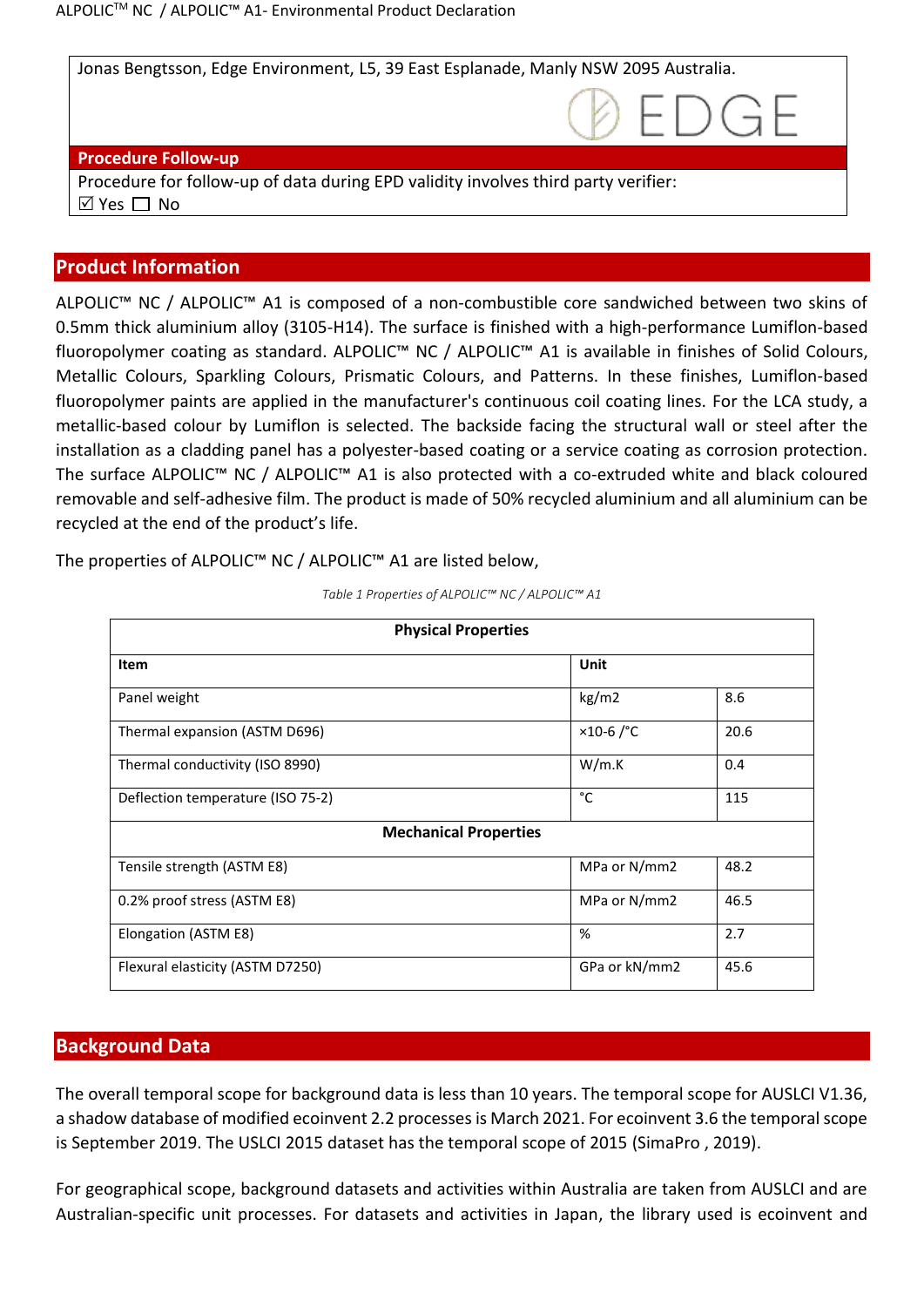global scope is taken into consideration except for electricity use, where Japan-specific data was available in the AUSLCI library.

## **System Boundaries and Life Cycle Stages**

#### *Life Cycle Stages*

The system boundary describes the life cycle stages and the processes included in the LCA. The stages include raw material supply (A1), transportation (A2), manufacturing (A3), optional transport to the final site (A4), deconstruction (C1), transport at end-of-life (C2), waste processing (C3), waste disposal (C4) as well as reuse, recycling, and recovery. The module selected for this study is Cradle to gate with options, modules C1–C4, module D. The additional module is A4.

|                                 |                | Life Cycle Stage                                                  | Life Cycle Module                   | <b>Declared Module</b> |
|---------------------------------|----------------|-------------------------------------------------------------------|-------------------------------------|------------------------|
| Upstream processes              | A1             | Raw material supply                                               | Product<br>stage                    | X                      |
|                                 | A2             | Transportation                                                    |                                     | X                      |
| <b>Core Processes</b>           | A3             | Manufacturing                                                     |                                     | $\mathsf{x}$           |
| Downstream                      | A4             | Transport to final site                                           | Construction                        | X                      |
| Processes                       | A <sub>5</sub> | Installation at the construction site                             | stage                               | X                      |
|                                 | <b>B1</b>      | <b>Use</b>                                                        | Use stage                           | <b>ND</b>              |
|                                 | <b>B2</b>      | Maintenance                                                       |                                     | <b>ND</b>              |
|                                 | B <sub>3</sub> | Repair                                                            |                                     | <b>ND</b>              |
|                                 | <b>B4</b>      | Replacement                                                       |                                     | <b>ND</b>              |
|                                 | <b>B5</b>      | Refurbishment                                                     |                                     | <b>ND</b>              |
|                                 | <b>B6</b>      | Energy use to operate building-<br>integrated technical systems   |                                     | <b>ND</b>              |
|                                 | <b>B7</b>      | Operational water use by building<br>integrated technical systems |                                     | <b>ND</b>              |
|                                 | C <sub>1</sub> | Deconstruction                                                    | End-of-life stage                   | X                      |
|                                 | C <sub>2</sub> | Transport                                                         |                                     | X                      |
|                                 | C <sub>3</sub> | Waste processing                                                  |                                     | X                      |
|                                 | C <sub>4</sub> | Waste disposal                                                    |                                     | X                      |
| Other<br>Environmental<br>Stage | D              | Reuse recovery recycling potential                                | Reuse, recovery,<br>recycling stage | X                      |

| Table 2: Life cycle stages of ALPOLIC™ NC / ALPOLIC™ A1 |  |  |
|---------------------------------------------------------|--|--|
|                                                         |  |  |

## *System Diagram*

The life cycle of ALPOLIC™ NC / ALPOLIC™ A1 is divided into three different processes – upstream, core, and downstream processes. The upstream processes include the flows of raw materials. The core processes include all activities that the manufacturing organisation controls, i.e. transportation of the materials to the manufacturing factory and the actual method of manufacturing the final product. The downstream processes include the steps controlled by a consumer and the disposal or recycling options of the products. The figure below shows the process diagram of ALPOLIC™ NC / ALPOLIC™ A1. The boxes in green are the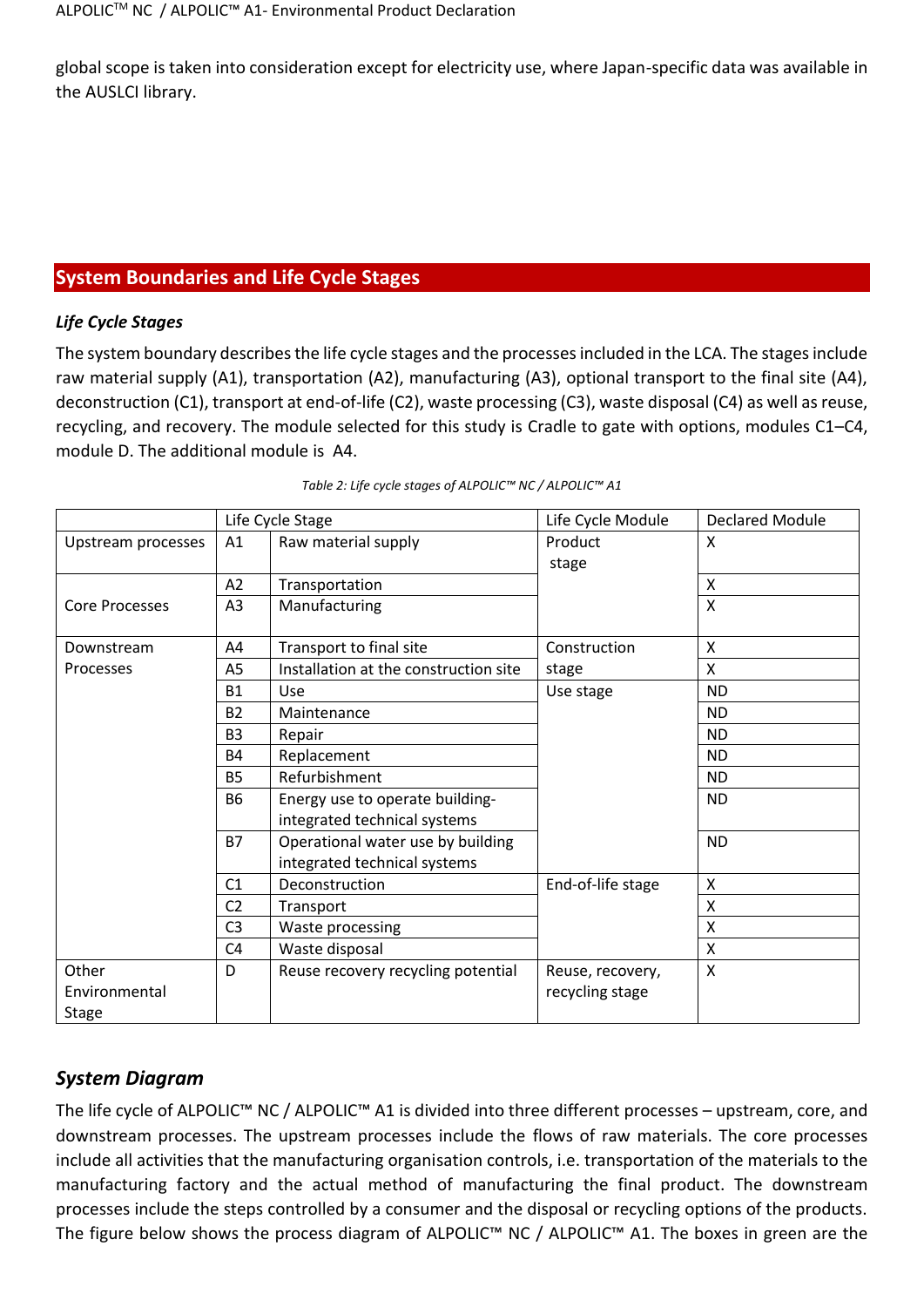flows included in this study's system boundary. The installation and use phases of the product are not included in this project, in line with the 'cradle to gate with options' modelling according to the relevant product category rules (The international EPD System, 2021).



*Figure 1: Process diagram ALPOLIC™ NC / ALPOLIC™ A1*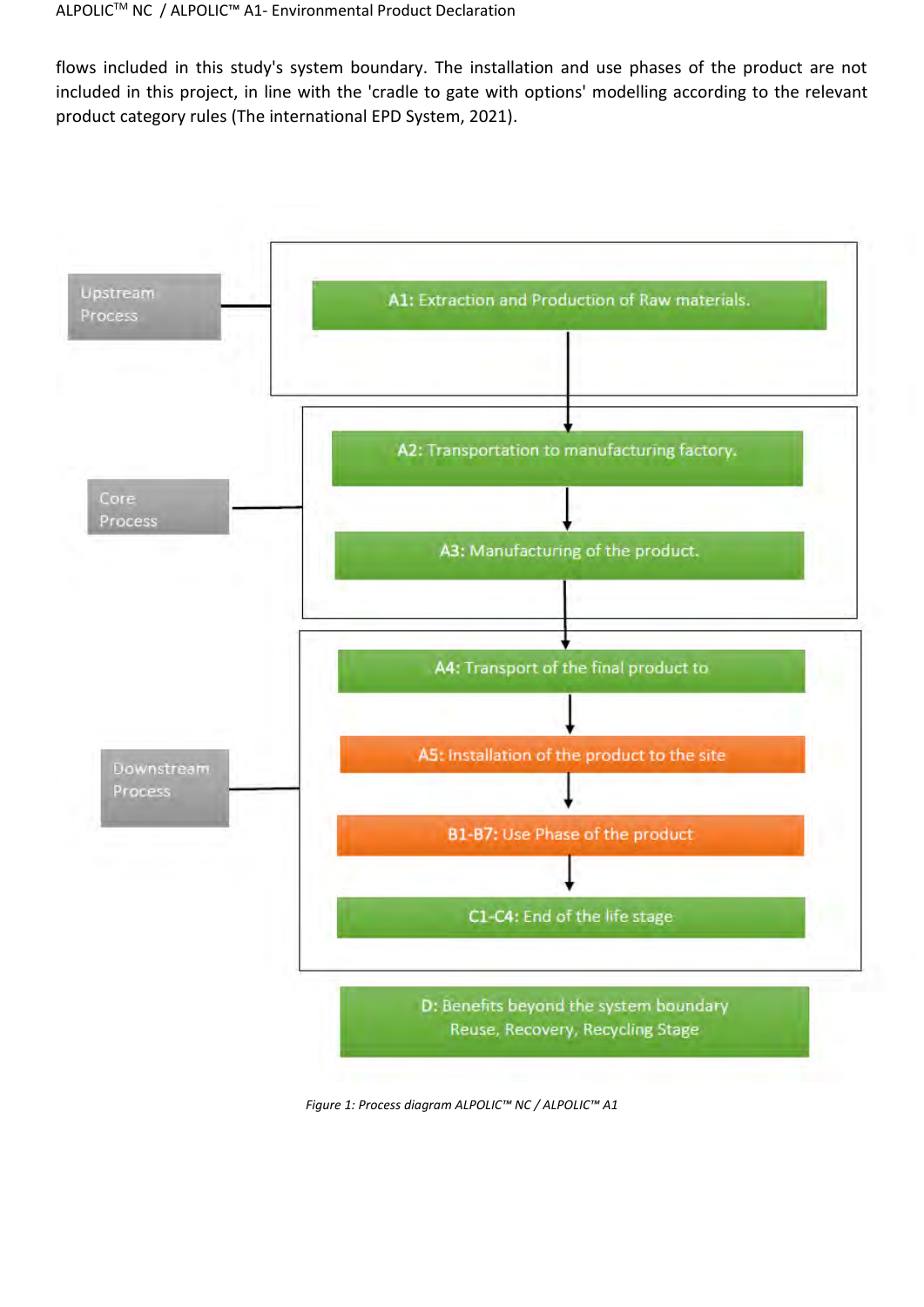## **End-of-life Scenarios**

In scenario 1, the LCA is modelled with an assumption that 100% aluminium is recovered from the aluminium composite panel at the end of its reference life of 20 years. In scenario 2, the LCA is modelled with an assumption that only 50% of the aluminium is recycled. It is assumed that heat treatment is used to separate aluminium from other composite materials. The assumption is that recycling occurs in the Australian market. The rest of the product ends up in the sanitary landfill.

The end-of-life of packaging by the suppliers is also taken into consideration. Packaging materials like steel are recycled. The rest were considered to end up in the sanitary landfill.

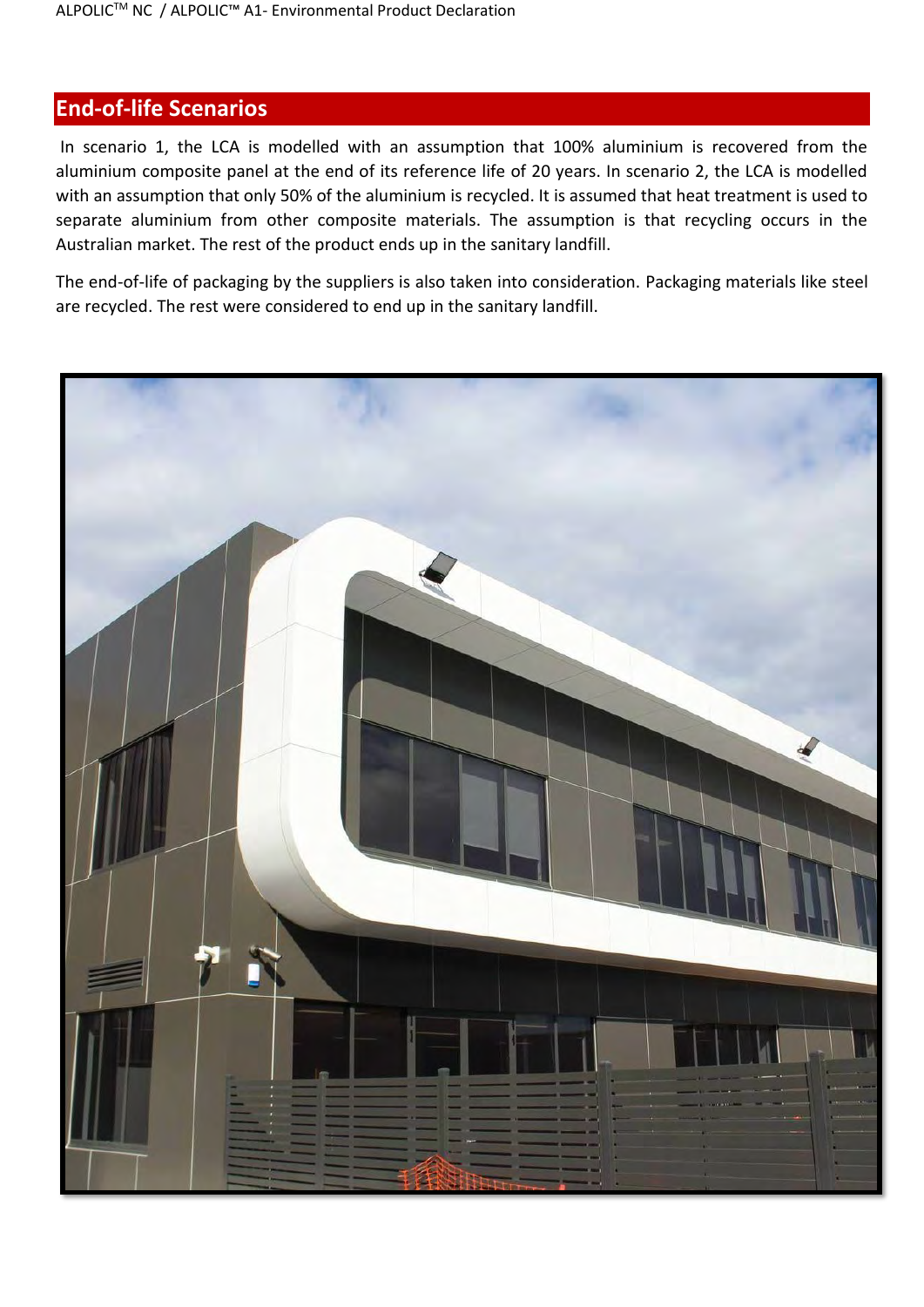## **Data Quality, Temporal Scope, and Geographical Scope**

The modelling of ALPOLIC™ NC / ALPOLIC™ A1 is of high quality as detailed company-specific data about the product ingredients, suppliers, the annual energy, and water consumption was provided for this study. Furthermore, data for upstream and downstream processes are retrieved from suitable averages in the AusLCI V1.36, Ecoinvent 3.6, and USLCI 2015 databases and are converted into data ideal for Japan.

ALPOLIC™ NC / ALPOLIC™ A1 is manufactured in Japan, and the suppliers of materials used in this product are also from Japan. The product is supplied globally. The geographical scope is Japan and Australia.

The temporal scope of the study is the period for which the data was collected. The production volume data is for the year 2020-2021.

| Module                   | Input/Output                                                                                                                                                                                                                                                                                                                                                         | Data resource                                                                                                                                                                                                                                                                                                                                                                                                                                                                                                                                                                                                                                                                                                                | Temporal                                        | Data         |
|--------------------------|----------------------------------------------------------------------------------------------------------------------------------------------------------------------------------------------------------------------------------------------------------------------------------------------------------------------------------------------------------------------|------------------------------------------------------------------------------------------------------------------------------------------------------------------------------------------------------------------------------------------------------------------------------------------------------------------------------------------------------------------------------------------------------------------------------------------------------------------------------------------------------------------------------------------------------------------------------------------------------------------------------------------------------------------------------------------------------------------------------|-------------------------------------------------|--------------|
|                          |                                                                                                                                                                                                                                                                                                                                                                      |                                                                                                                                                                                                                                                                                                                                                                                                                                                                                                                                                                                                                                                                                                                              | Scope                                           | Quality      |
| A1, A2<br>A <sub>3</sub> | Raw material for the final product<br>Packaging from the suppliers<br>Transportation- Supplier location- Final<br>Manufacturing location<br>Final product packaging<br>Manufacturing process for Aluminium<br><b>Composite Panels</b><br>Water usage in manufacturing factory per<br>functional unit<br>Energy Usage in manufacturing factory<br>per functional unit | Mitsubishi Chemical Infratec<br>Co., Ltd. provided Material<br>Datasheet(MSDS) of the<br>product and the paint coating<br>used on the product. They<br>also provided information on<br>different packaging materials<br>used by the suppliers. The<br>photos of the final packaging<br>materials were provided by<br>them.<br>They shared the<br>manufacturing process of the<br>product by explaining it<br>through flowcharts. The<br>Energy use (Electricity and<br>Gas) and Water use per<br>functional unit are calculated<br>by dividing the energy usage<br>reported on utility bills by the<br>quantity of production of<br>ALPOLIC <sup>™</sup> NC panels at<br>Mitsubishi Chemical Infratec's<br>factory in Japan. | 2020-<br>2021<br>2020-<br>2021<br>2020-<br>2021 | High<br>High |
| A4                       | Port transport to Network Architectural<br>Japan to Australia-Sea transport<br>Manufacturing factory to Port Transport                                                                                                                                                                                                                                               | Network Architectural<br>Distance between Mitsubishi,<br>Japan, and their Australian<br>suppliers Network                                                                                                                                                                                                                                                                                                                                                                                                                                                                                                                                                                                                                    | 2020-<br>2021                                   | High         |
| C <sub>1</sub>           | <b>Manual Deconstruction</b>                                                                                                                                                                                                                                                                                                                                         | Architectural<br>Network Architectural                                                                                                                                                                                                                                                                                                                                                                                                                                                                                                                                                                                                                                                                                       | 2020-<br>2021                                   | High         |

#### *Table 3: Data sources, temporal scope, and data quality*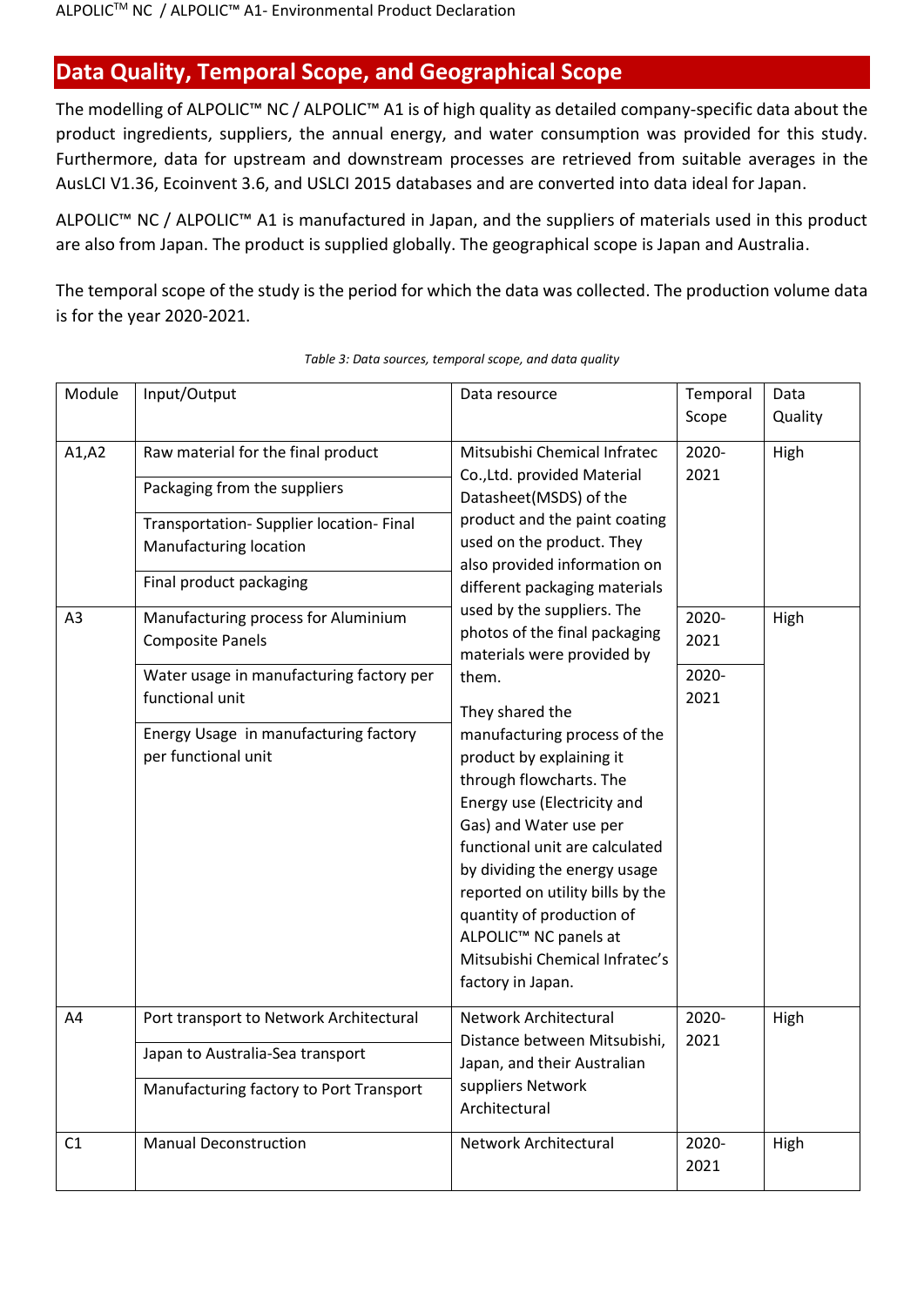| C <sub>2</sub> | End of the life Transport-100km distance is<br>assumed for transport to resource<br>recovery and waste treatment facility | Network Architectural<br>provided information that the<br>product needs to be manually<br>deconstructed.                               | Low    |
|----------------|---------------------------------------------------------------------------------------------------------------------------|----------------------------------------------------------------------------------------------------------------------------------------|--------|
| C <sub>3</sub> | End of the life treatment-Treatment to<br>separate Aluminium from other materials<br>in the panel                         | <b>Assumption- Average</b><br>distance of 100km is taken<br>into consideration as per<br>resource recovery facilities in<br>Australia. | Medium |
| C <sub>4</sub> | End of the life- and disposal of other<br>materials through sanitary landfill                                             | Assumption                                                                                                                             | Medium |
| D              | Recycling of aluminium, packaging paper,<br>steel drum packaging                                                          | Information provided by<br>Mitsubishi Chemical Infratec<br>on how the product can be<br>manually separated at end of<br>life.          | Medium |

## **Allocations**

In the manufacturing of ALPOLIC™ NC / ALPOLIC™ A1 no co-product or by-product is obtained. Allocation of any production processes to more than one product is therefore not needed.

In the International EPD System framework, the methodological choices for allocation for reuse, recycling, and recovery have been set according to the polluter pays principle (PPP). This means that the waste generator shall carry the total environmental impact until the point in the product's life cycle at which the waste is transported to a scrapyard or the gate of a waste processing plant (collection site). The subsequent user of the waste shall carry the environmental impact from the processing and refinement of the waste but not the environmental impact caused in any previous life cycles (EPD International, 2021).

Any allocations directly embedded in the LCA database processes were adopted. The energy and water calculations are allocated based on electricity consumption and production of ALPOLIC™ NC in the Mitsubishi Chemical Infratec Co., Ltd. manufacturing unit. Electricity, gas, and water consumption are calculated based on the production volume of the year 2020. The total Energy/water consumed by the manufacturing unit in Japan was divided by the volume of ALPOLIC™ NC produced for that year to find the individual consumption value of each product.

## **Content Declaration**

<span id="page-8-0"></span>The material composition for ALPOLIC™ NC / ALPOLIC™ A1 is given in [Table 4.](#page-8-0)

| <b>Materials</b> | <b>Quantity in</b><br>percentage |
|------------------|----------------------------------|
| Aluminium        | 31.3%                            |
| Core Material    | 67.4%                            |
| Coatings         | 1.3%                             |
| Sum              | 100.00%                          |

*Table 4 Materials used for 1m<sup>2</sup> ALPOLIC™ NC / ALPOLIC™ A1*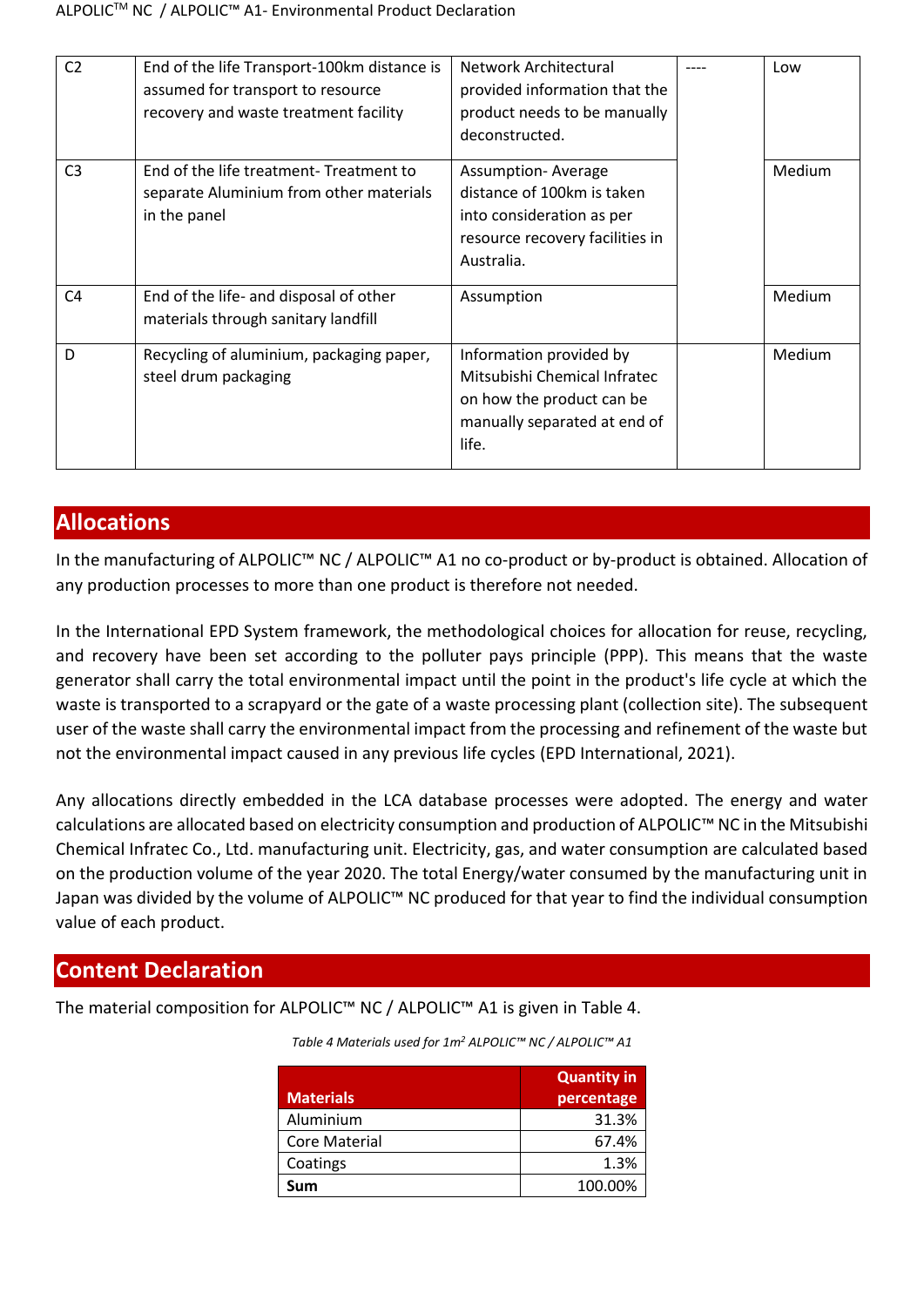## **Environmental Performance**

## *Environmental Impact Assessment Methods*

The table below represents the Environmental Indicators calculated in this study and the methods used to calculate them in the SimaPro Software.

| <b>Environmental Indicators</b>                   | SimaPro Method                                          |
|---------------------------------------------------|---------------------------------------------------------|
| Climate change-total                              |                                                         |
| Climate change - fossil                           | Greenhouse Gas Protocol V1.02 / C02 eq (kg)             |
| Climate change - biogenic                         |                                                         |
| Climate change - land use and land use change C02 |                                                         |
| eq (kg)                                           |                                                         |
| Eutrophication- Fresh water (kg P eq)             | EF 3.0 Method (adapted) V1.00                           |
| Eutrophication-Terrestrial mol N eq               |                                                         |
| Eutrophication- marine (kg N eq)                  |                                                         |
| Eutrophication- Fresh water (kg PO4 eq)           | Eutrophication- Fresh water (kg P eq) * 3.07            |
| Ozone layer depletion                             | CML-IA baseline V3.6                                    |
| (kg CFC-11 eq)                                    |                                                         |
| Photochemical oxidation (kg C2H4 eq)              |                                                         |
| Depletion of abiotic resources (elements), kg Sb  |                                                         |
| equivalents                                       |                                                         |
|                                                   |                                                         |
| Depletion of abiotic resources (fossil), MJ net   |                                                         |
| calorific value                                   |                                                         |
| Acidification                                     |                                                         |
| (kg SO2 eq)                                       |                                                         |
| Photochemical oxidation (kg NMVOC)                | Recipe 2008                                             |
| Human toxicity, cancer impacts (cases):           | USEtox (recommended) V1.04                              |
| Human toxicity non-cancer (cases):                |                                                         |
| Freshwater ecotoxicity                            |                                                         |
| (PAF.m3.day)                                      |                                                         |
| Land use (Pt)                                     | EF 3.0 Method (adapted) V1.00 / EF 3.0                  |
| Ionising radiation (kBq U-235 eq)                 | EN 15804 +A2 Method V1.00 / EF 3.0                      |
| Particulate matter (disease inc.)                 |                                                         |
| Water Use $(m^3)$                                 | AWARE1.02                                               |
| Radioactive waste (Kg)                            | EDIP 2003 method                                        |
| Hazardous waste (Kg)                              | EDIP 2003 method                                        |
| Non-hazardous waste (Kg)                          | EDIP 2003 method (Sum of Bulk waste and Slag waste)     |
| Primary energy resources Renewable- Use as        | Cumulative Energy Demand V1.11 method: calculated as    |
| energy carrier (MJ)                               | sum of renewable - biomass, renewable - wind, solar,    |
|                                                   | geothermal, and renewable - water.                      |
| Primary energy resources Renewable- Use as raw    | <b>Manual calculation</b>                               |
| materials (MJ)                                    |                                                         |
| Primary energy resources Renewable- Primary       | Cumulative Energy Demand V1.11 method: calculated as    |
| energy resources Non-renewable- Use as energy     | sum of non-renewable - fossil, non-renewable - nuclear, |
| carrier (MJ)                                      | and non-renewable - biomass.                            |
| Use as raw materials (MJ)                         | <b>Manual calculation</b>                               |
| Secondary material resources (MJ)                 | <b>Manual calculation</b>                               |
| Renewable secondary fuels (Kg)                    | 0                                                       |
| Non-renewable secondary fuels (MJ)                | 0                                                       |
| Net use of fresh water $(m^3)$                    | Recipe 2016 Midpoint V1.04                              |

*Table 5 Overview of environmental impact assessment methods used in the study*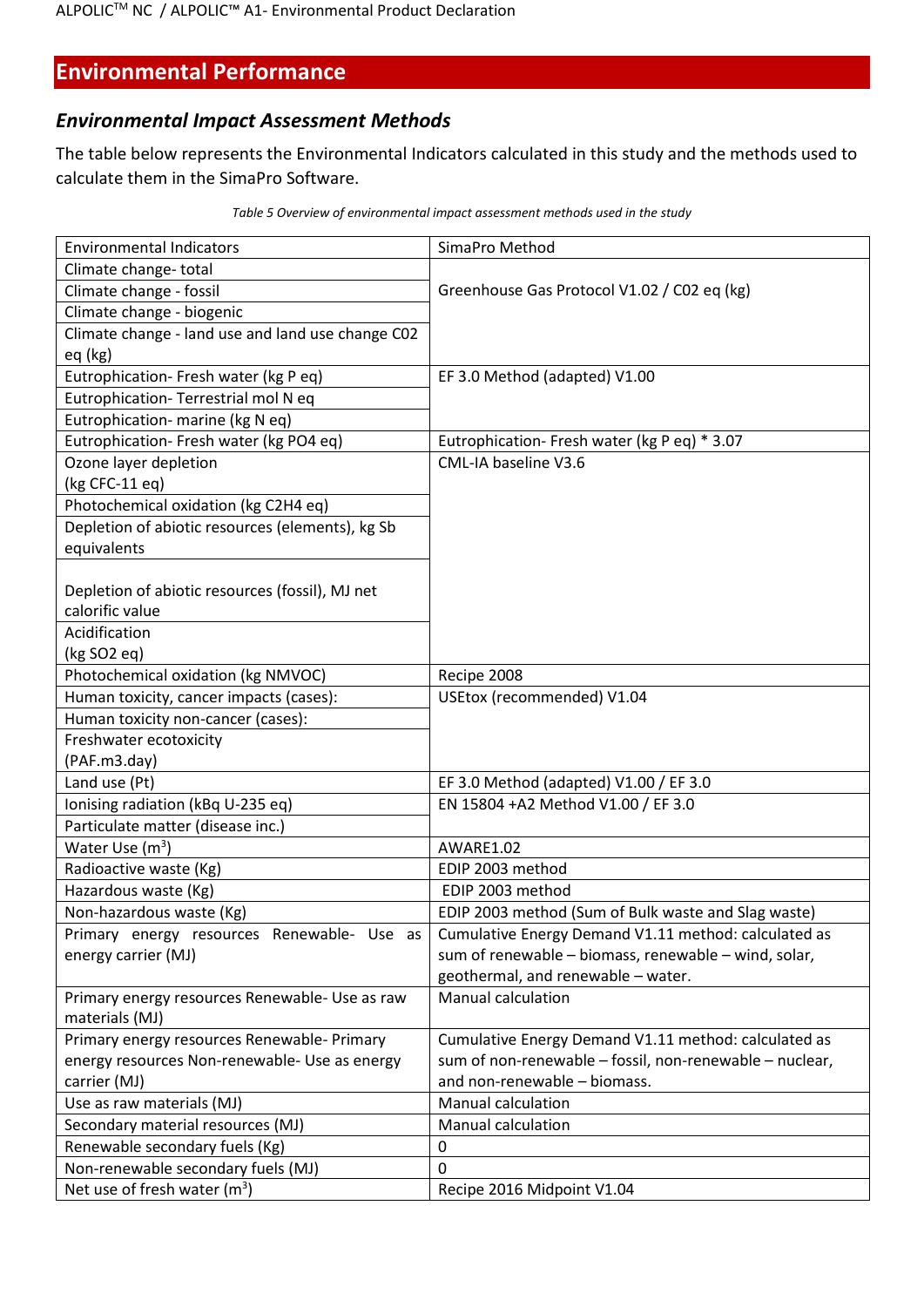#### *Environmental Impacts*

The impacts are represented with respect to the life cycle modules and processes. The upstream process which includes raw material extraction has the highest effects. Module D has negative impact values as aluminium and packaging materials like recycled steel and paper will reduce the burden from disposal and raw materials of future life cycles.

| Parameters        |                           | <b>Unit</b>        | Upstream       | Core           | <b>Downstream Process</b> |          |          | Scenario       | Scenario 2     |
|-------------------|---------------------------|--------------------|----------------|----------------|---------------------------|----------|----------|----------------|----------------|
|                   |                           |                    | <b>Process</b> | <b>Process</b> |                           |          |          | 1 Other        | Other          |
|                   |                           |                    |                |                |                           |          |          | <b>Environ</b> | <b>Environ</b> |
|                   |                           |                    |                |                |                           |          | mental   | mental         |                |
|                   |                           |                    |                |                |                           |          |          | benefits       | benefits       |
|                   |                           |                    | A1             | $A2-A3$        | A4                        | $C1-C2$  | $C3-C4$  | D.             | D.             |
| Global            | Fossil CO2 eq             | kg CO <sub>2</sub> | 4.86E+01       | 2.20E+00       | 4.58E+00                  | 2.59E-01 | 1.56E-01 | $-5.27E + 01$  | $-2.63E + 01$  |
| Warming           |                           | eq                 |                |                |                           |          |          |                |                |
| Potential         | Biogenic CO2              | kg CO <sub>2</sub> | $-2.00E + 00$  | 1.18E-02       | 6.84E-04                  | 2.72E-05 | 2.82E-01 | $-7.62E - 02$  | $-3.81E-02$    |
| (GWP)             | eq                        | eq                 |                |                |                           |          |          |                |                |
|                   | CO2 eq from               | kg CO <sub>2</sub> | 1.10E-01       | 3.65E-04       | 1.46E-04                  | 2.86E-05 | 3.32E-06 | $-2.28E - 04$  | $-1.14E-04$    |
|                   | land                      | eq                 |                |                |                           |          |          |                |                |
|                   | transformation            |                    |                |                |                           |          |          |                |                |
|                   | Total                     | kg CO <sub>2</sub> | 4.67E+01       | 2.21E+00       | 4.58E+00                  | 2.59E-01 | 4.37E-01 | $-1.06E + 02$  | $-5.29E + 01$  |
|                   |                           | eq                 |                |                |                           |          |          |                |                |
| Eutrop-           | Eutrophication,           | kg P eq            | 1.59E-02       | 1.03E-04       | 1.04E-04                  | 1.13E-05 | 4.20E-06 | $-1.57E-03$    | $-7.83E - 04$  |
| -hication         | freshwater                |                    |                |                |                           |          |          |                |                |
|                   | Eutrophication,           | kg PO <sub>4</sub> | 4.90E-02       | 3.17E-04       | 3.19E-04                  | 3.47E-05 | 1.29E-05 | $-4.81E-03$    | $-2.40E-03$    |
|                   | freshwater                | eq                 |                |                |                           |          |          |                |                |
|                   | Eutrophication,           | kg N eq            | 5.41E-02       | 2.74E-03       | 1.80E-02                  | 3.80E-04 | 1.67E-02 | $-4.76E - 02$  | $-2.38E-02$    |
|                   | marine                    |                    |                |                |                           |          |          |                |                |
|                   | Eutrophication,           | mol N              | 5.40E-01       | 2.72E-02       | 1.98E-01                  | 4.17E-03 | 2.07E-03 | $-5.16E - 01$  | $-2.58E-01$    |
|                   | terrestrial               | eq                 |                |                |                           |          |          |                |                |
| Abiotic depletion |                           | kg Sb              | 8.79E-04       | 1.69E-05       | 1.09E-05                  | 2.32E-06 | 1.49E-07 | $-1.80E - 05$  | $-9.00E - 06$  |
|                   |                           | eq                 |                |                |                           |          |          |                |                |
|                   | Abiotic depletion (fossil | MJ                 | 5.00E+02       | 3.40E+01       | $5.12E + 01$              | 3.54E+00 | 1.94E+00 | $-2.92E + 02$  | $-1.46E + 02$  |
| fuels)            |                           |                    |                |                |                           |          |          |                |                |
|                   | Ozone layer depletion     | kg CFC-            | 1.91E-06       | 2.75E-07       | 4.45E-07                  | 3.87E-08 | 2.19E-08 | $-1.21E-06$    | $-6.05E - 07$  |
| (ODP)             |                           | 11eq               |                |                |                           |          |          |                |                |
|                   | Photochemical oxidation   | kg                 | 1.60E-01       | 7.88E-03       | 5.10E-02                  | 1.25E-03 | 3.50E-03 | $-1.56E-01$    | $-7.79E-02$    |
|                   |                           | <b>NMVOC</b>       |                |                |                           |          |          |                |                |
| Acidification     |                           | mol H+             | 3.13E-01       | 7.54E-03       | 4.48E-02                  | 1.20E-03 | 5.58E-04 | $-3.58E - 01$  | $-1.79E-01$    |
|                   |                           | eq                 |                |                |                           |          |          |                |                |
| Water Depletion   |                           | m <sub>3</sub>     | 5.42E+01       | 5.79E+00       | 3.44E+01                  | 1.32E+00 | 6.36E-01 | $-1.28E + 03$  | $-6.42E + 02$  |

*Table 6 Environmental Impacts for ALPOLIC™ NC*/ ALPOLIC™ A1 *scenario 1 and Scenario 2*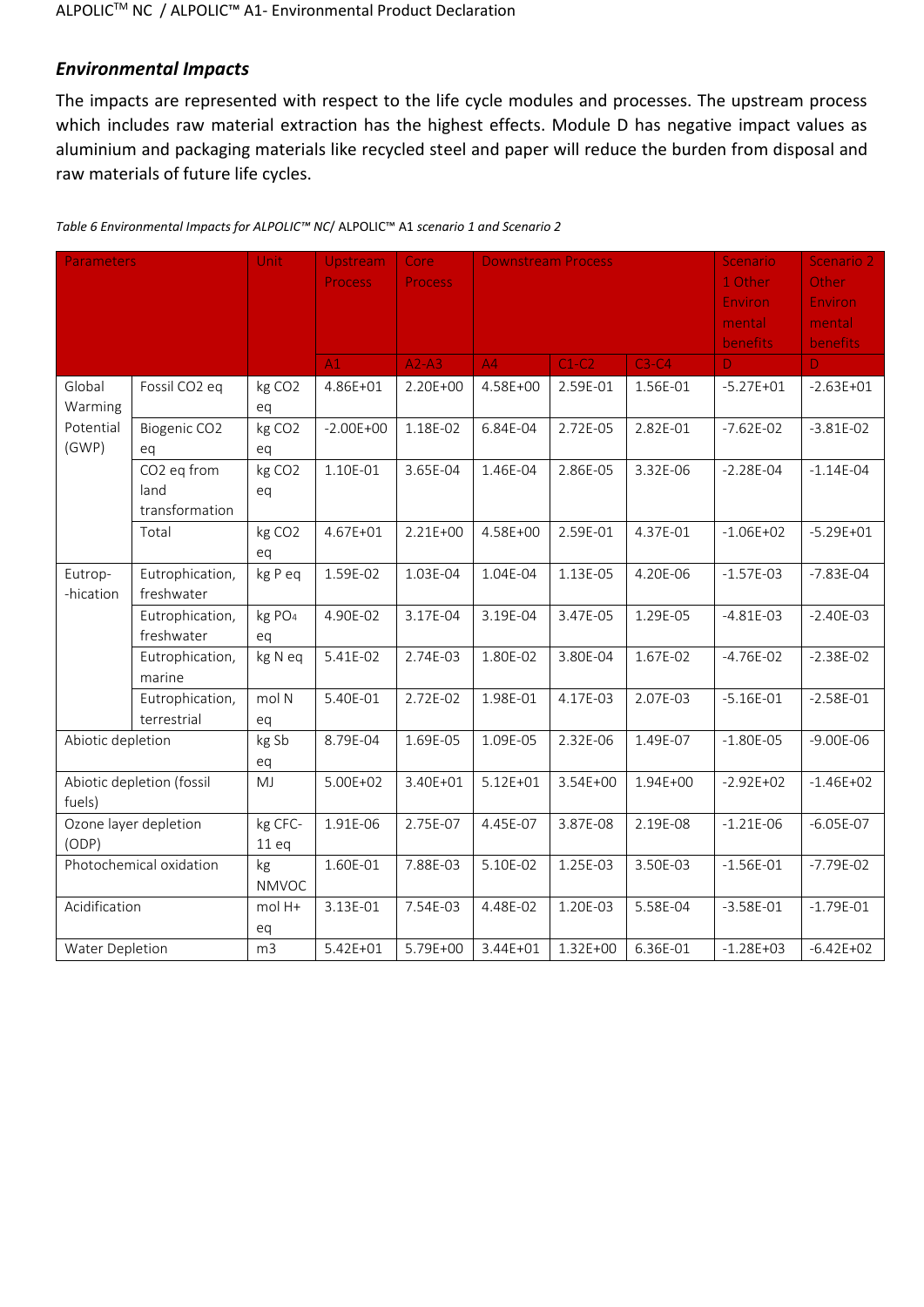#### [Table 7](#page-11-0) represents additional impacts for ALPOLIC™ NC / ALPOLIC™ A1.

| <b>Parameters</b>                 | Unit                 | <b>Upstream</b><br><b>Process</b> | Core<br><b>Process</b> | <b>Downstream Process</b> |          |          | Scenario 1<br>Other<br>Environ<br>mental<br>benefits | Scenario 2<br><b>Other Environ</b><br>mental<br><b>benefits</b> |
|-----------------------------------|----------------------|-----------------------------------|------------------------|---------------------------|----------|----------|------------------------------------------------------|-----------------------------------------------------------------|
|                                   |                      | A1                                | $A2-A3$                | A4                        | $C1-C2$  | $C3-C4$  | D                                                    | $\mathbf{D}$                                                    |
| Land use                          | <b>Dimensionless</b> | 2.99E+02                          | 9.58E+00               | 4.14E+01                  | 1.52E+00 | 3.76E+00 | $-1.25E + 02$                                        | $-6.23E + 01$                                                   |
| Human<br>toxicity,<br>cancer      | <b>CTUh</b>          | 8.55E-09                          | 1.53E-10               | 1.96E-10                  | 1.38E-11 | 1.79E-12 | $-2.70E-09$                                          | $-1.35E-09$                                                     |
| Human<br>toxicity, non-<br>cancer | <b>CTUh</b>          | 1.26E-09                          | 8.37E-10               | 5.17E-10                  | 1.00E-10 | 9.93E-13 | $-1.91E-09$                                          | $-9.57E-10$                                                     |
| Freshwater<br>ecotoxicity         | CTUe                 | 2.51E-01                          | 5.52E-03               | 6.73E-03                  | 4.28E-04 | 2.01E-04 | $-3.84E - 02$                                        | $-1.92E-02$                                                     |
| lonising<br>radiation             | kBq U-235 eq         | 1.58E+00                          | 6.82E-02               | 3.06E-02                  | 5.32E-03 | 3.46E-04 | $-2.18E-02$                                          | $-1.09E - 02$                                                   |
| Particulate<br>matter             | disease inc.         | 3.87E-06                          | 9.31E-08               | 1.38E-07                  | 1.30E-08 | 3.81E-09 | $-4.32E - 06$                                        | $-2.16E-06$                                                     |
| Acidification                     | kg SO2 eq            | 2.63E-01                          | 5.76E-03               | 2.93E-02                  | 7.93E-04 | 3.57E-04 | $-1.15E-01$                                          | $-5.73E-02$                                                     |
| Photochemical<br>oxidation        | kg C2H4 eq           | 1.55E-02                          | 2.72E-04               | 5.58E-04                  | 3.00E-05 | 7.95E-05 | $-1.01E-02$                                          | $-5.07E-03$                                                     |

#### <span id="page-11-0"></span>*Table 7 Other impacts for ALPOLIC™ NC/ ALPOLIC™ A1 scenario 1 and Scenario 2*

#### *Table 8 Resource Use Parameters for ALPOLIC™ NC / ALPOLIC™ A1 scenario 1 and Scenario 2*

| Parameter                       |                             | Unit                          | Upstream<br><b>Process</b> | Core<br><b>Process</b> | <b>Downstream Process</b> |              |              | Scenario 1<br>Other<br><b>Environ</b><br>mental<br>benefits | Scenario 2<br>Other<br><b>Environ</b><br>mental '<br>benefits |
|---------------------------------|-----------------------------|-------------------------------|----------------------------|------------------------|---------------------------|--------------|--------------|-------------------------------------------------------------|---------------------------------------------------------------|
|                                 |                             |                               | A1                         | $A2-A3$                | A4                        | $C1-C2$      | $C3-C4$      | D                                                           | $\mathbf{D}$                                                  |
| Primary<br>energy<br>resources  | Use as<br>energy<br>carrier | MJ, net<br>calorific<br>value | 7.25E+01                   | 3.55E-01               | 6.96E-01                  | 3.74E-02     | 9.06E-03     | $-3.40E + 01$                                               | $-1.70E + 01$                                                 |
| Renewable                       | Used as<br>raw<br>materials | MJ, net<br>calorific<br>value | 1.54E+01                   | $0.00E + 00$           | $0.00E + 00$              | $0.00E + 00$ | $0.00E + 00$ | $0.00E + 00$                                                | $0.00E + 00$                                                  |
|                                 | <b>TOTAL</b>                | MJ, net<br>calorific<br>value | 8.79E+01                   | 3.55E-01               | 6.96E-01                  | 3.74E-02     | 9.06E-03     | $-3.40E + 01$                                               | $-1.70E + 01$                                                 |
| Primary<br>energy<br>resources  | Use as<br>energy<br>carrier | MJ, net<br>calorific<br>value | 5.30E+02                   | 3.44E+01               | $5.13E + 01$              | 3.56E+00     | 1.94E+00     | $-2.92E + 02$                                               | $-1.46E + 02$                                                 |
| $-$ Non-<br>renewable           | Used as<br>raw<br>materials | MJ, net<br>calorific<br>value | 4.26E+00                   | $0.00E + 00$           | $0.00E + 00$              | $0.00E + 00$ | $0.00E + 00$ | $0.00E + 00$                                                | $0.00E + 00$                                                  |
|                                 | <b>TOTAL</b>                | MJ, net<br>calorific<br>value | 5.35E+02                   | 3.44E+01               | $5.13E + 01$              | 3.56E+00     | 1.94E+00     | $-2.92E + 02$                                               | $-1.46E + 02$                                                 |
| Secondary material<br>resources |                             | Kg                            | 1.36E+00                   | $0.00E + 00$           | $0.00E + 00$              | $0.00E + 00$ | $0.00E + 00$ | $0.00E + 00$                                                | $0.00E + 00$                                                  |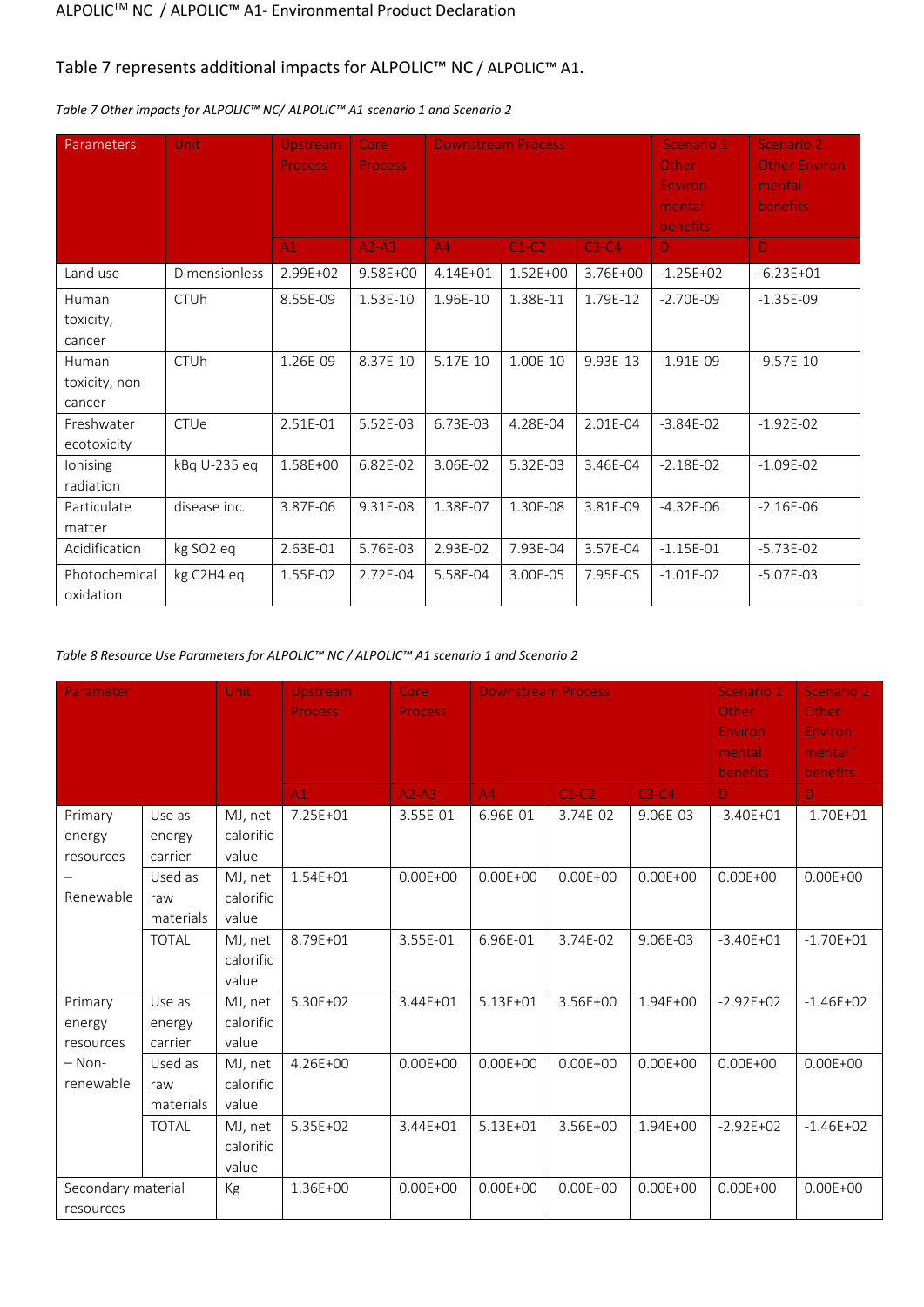| Renewable secondary    | MJ, net        | $0.00E + 00$ | $0.00E + 00$ | $0.00E + 00$ | $0.00E + 00$ | $0.00E + 00$ | $0.00E + 00$  | $0.00E + 00$  |
|------------------------|----------------|--------------|--------------|--------------|--------------|--------------|---------------|---------------|
| fuels                  | calorific      |              |              |              |              |              |               |               |
|                        | value          |              |              |              |              |              |               |               |
| Non-renewable          | MJ, net        | $0.00E + 00$ | $0.00E + 00$ | $0.00E + 00$ | $0.00E + 00$ | $0.00E + 00$ | $0.00E + 00$  | $0.00E + 00$  |
| secondary fuels        | calorific      |              |              |              |              |              |               |               |
|                        | value          |              |              |              |              |              |               |               |
| Net use of fresh water | m <sub>3</sub> | 1.37E+00     | 1.30E-01     | 7.99E-01     | 3.08E-02     | 1.48E-02     | $-2.98E + 01$ | $-1.49E + 01$ |

## [Table 9](#page-12-0) represents waste flows for ALPOLIC™ NC / ALPOLIC™ A1 Scenario 1 and Scenario 2.

<span id="page-12-0"></span>*Table 9 Waste flows for ALPOLIC™ NC / ALPOLIC™ A1 scenario 1 and scenario 2*

| <b>Parameters</b>      | Unit | Upstream<br><b>Process</b> | Core<br><b>Process</b> | <b>Downstream Process</b> |          |              | Scenario 1 Other<br><b>Environ</b><br>mental benefits | Scenario 2<br><b>Other</b><br><b>Environ</b><br>mental<br><b>benefits</b> |
|------------------------|------|----------------------------|------------------------|---------------------------|----------|--------------|-------------------------------------------------------|---------------------------------------------------------------------------|
|                        |      | A1                         | $A2-A3$                | A4                        | $C1-C2$  | $C3-C4$      | -D                                                    | Ð                                                                         |
| Radioactive<br>Waste   | Kg   | 8.48E-04                   | 6.93E-05               | 3.63E-05                  | 7.17E-06 | 2.52E-07     | $-2.81E-06$                                           | $-1.40E-06$                                                               |
| Hazardous<br>Waste     | Kg   | 1.29E-03                   | 5.88E-05               | 4.52E-05                  | 5.23E-06 | 1.01E-06     | 2.13E-03                                              | 1.06E-03                                                                  |
| Non-Hazardous<br>Waste | Kg   | $1.13E + 01$               | 6.03E-01               | 4.66E-01                  | 8.68E-02 | $1.04E + 01$ | $-6.46E + 00$                                         | $-3.23E+00$                                                               |

## [Table 10](#page-12-1) represents output flows for ALPOLIC™ NC / ALPOLIC™ A1 Scenario 1 and scenario 2.

<span id="page-12-1"></span>*Table 10 Output flows for ALPOLIC™ NC / ALPOLIC™ A1 scenario 1 and scenario 2*

| Parameters               | <b>Unit</b> | Upstream<br>processes | Core<br>processes | Downstream processes |          |          | Scenario 1<br>Other<br><b>Environ</b><br>mental<br><b>benefits</b> | Scenario 2<br>Other<br><b>Environ</b><br>mental<br><b>benefits</b> |
|--------------------------|-------------|-----------------------|-------------------|----------------------|----------|----------|--------------------------------------------------------------------|--------------------------------------------------------------------|
|                          |             | A1                    | $A2-A3$           | A4                   | $C1-C2$  | $C3-C4$  | D.                                                                 | Ð                                                                  |
| Reuse                    | kg          | $\Omega$              | $\Omega$          | $\Omega$             | $\Omega$ | $\Omega$ | $\Omega$                                                           | $\Omega$                                                           |
| Materials for recycling  | kg          | 3.17                  | $\Omega$          | $\Omega$             | $\Omega$ | $\Omega$ | $\Omega$                                                           | $\Omega$                                                           |
| Energy recovered         | <b>MJ</b>   | $\Omega$              | $\Omega$          | $\Omega$             | $\Omega$ | $\Omega$ | $\Omega$                                                           | $\Omega$                                                           |
| Energy exported          | <b>MJ</b>   | $\Omega$              | $\Omega$          | $\Omega$             | $\Omega$ | $\Omega$ | $\mathbf 0$                                                        | $\Omega$                                                           |
| Energy exported, thermal | MJ          | $\Omega$              | $\Omega$          | $\Omega$             | $\Omega$ | $\Omega$ | $\Omega$                                                           | $\Omega$                                                           |